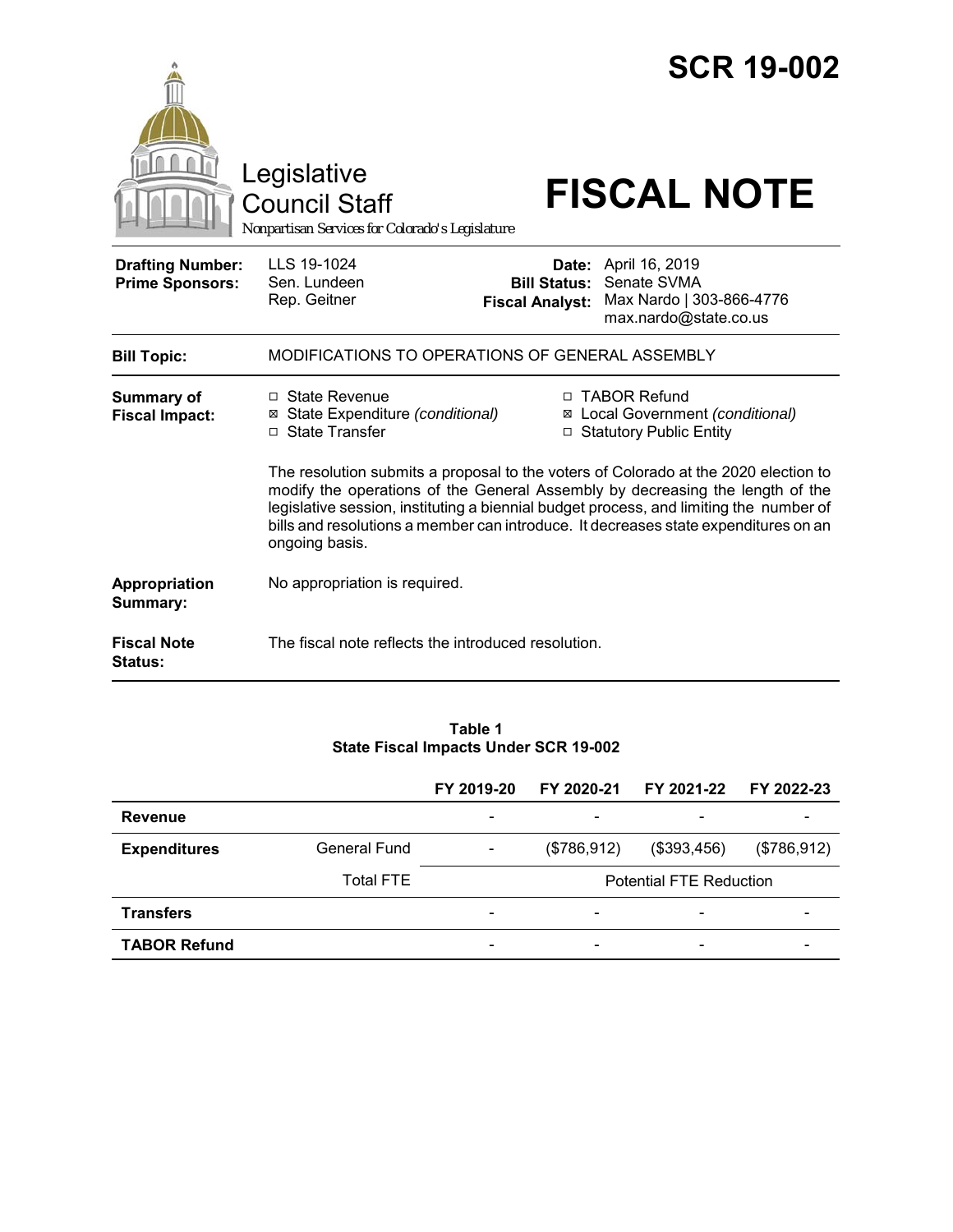April 16, 2019

# **Summary of Legislation**

This concurrent resolution refers a ballot question to voters changing the operations of the state legislature. The referred measure will appear on the ballot for the election to be held November 2020. If approved by voters, the measure will:

- decrease the length of the regular session of the state legislature from 120 days to 90 days in even-numbered years and 60 days in odd-numbered years;
- limit the number of bills and resolutions that a member of the legislature may introduce to two bills and two resolutions in any regular legislative session, excluding bills for appropriations and bills recommended by committees;
- allow both chambers of the legislature to create a restrictive process to authorize an exemption from the specified bill and resolution limits; and
- implement a biennial state budget cycle beginning in FY 2022-23, and change the process for considering the general appropriations bill. The process includes the Joint Budget Committee dividing the appropriations bill by subject matter for consideration by the committees of reference in each chamber. Committees may not increase funding for any agency or institution.

## **Background**

The state constitution currently requires that the state legislature convene no later than the second Wednesday in January. Regular legislative sessions may not exceed 120 days. Rules established by the Senate and House of Representatives generally limit the number of bills that a legislator may introduce to five bills in any legislative session, with some exceptions.

### **State Expenditures**

If approved by the voters, the resolution will reduce state expenditures by about \$786,912 in FY 2020-21, and \$393,456 in FY 2021-22. Additionally, workload will decrease for the Legislative and Executive branches of state government. Local governments and the state government will also incur election costs related to this, and any other, statewide ballot measures. All fiscal impacts are conditional upon on the resolution's approval by voters in the November 2020 election. The resolution specifies that the biennial budget process begins in FY 2022-23, but the fiscal note assumes that the bill's other provisions go into effect in FY 2020-21.

**Legislative Department.** The state legislature maintains a permanent staff of non-partisan employees, including economists, budget analysts, research analysts, fiscal analysts, auditors, attorneys, computer programmers, and administrative staff, spread across six service agencies. The resolution both shortens the length of the legislative session and reduces the number of bills that may be introduced by a legislator. Service agency workload is anticipated to decrease by an amount equivalent to approximately 5.0 FTE; however, the actual reduction in workload and the specific service agencies impacted will depend on how restrictive the process is for members to request permission to introduce more than two bills.

To the extent that the state legislature considers fewer bills each year, drafting, analysis, and committee work are all concurrently reduced; however, there is not a direct correlation between the number of bills considered and the workload of each service agency. For example, Legislative Council Staff provides many services besides staffing committees of reference or writing fiscal notes. The office prepares quarterly economic and tax revenue forecasts, provides staff support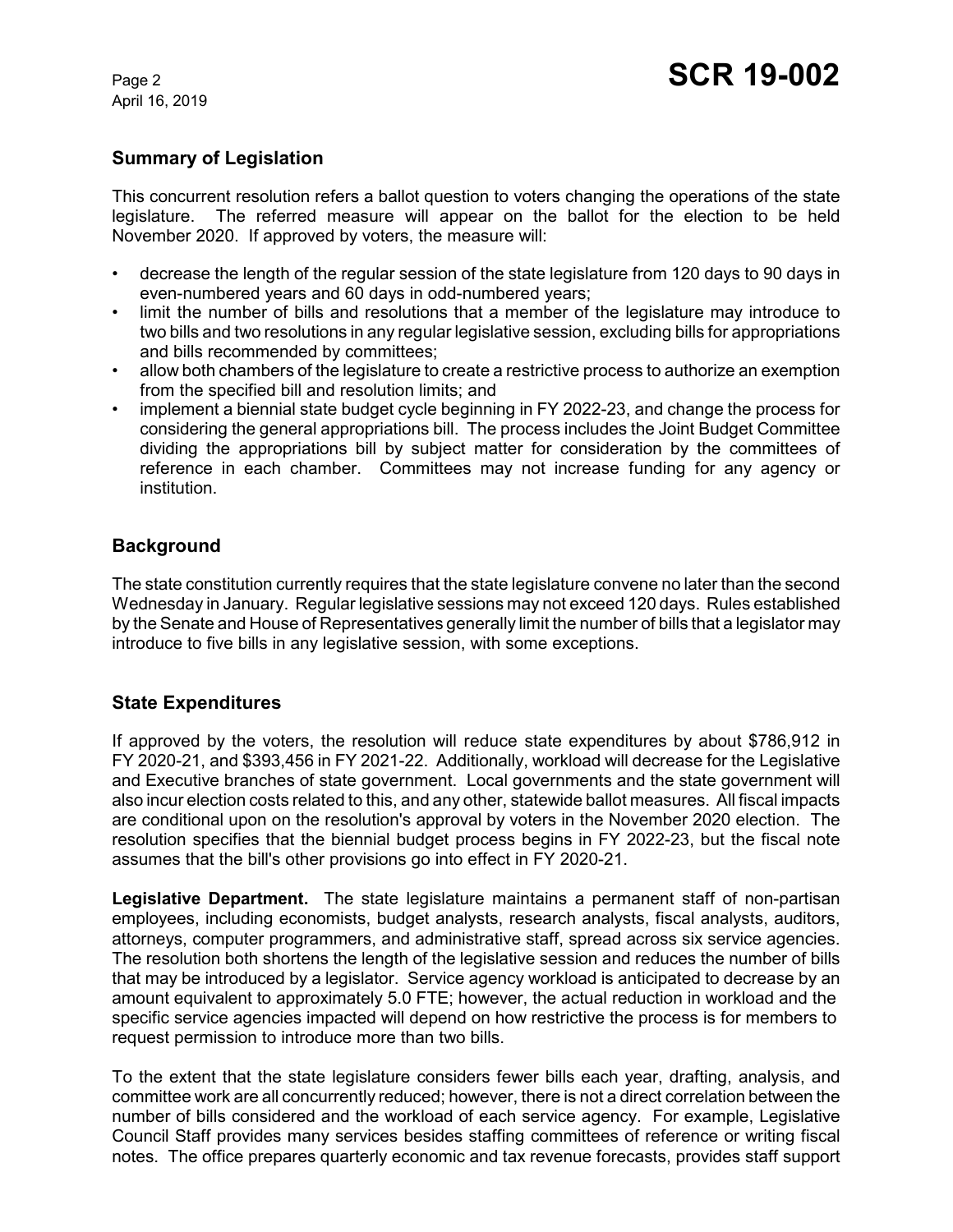April 16, 2019

and research for legislators and interim committees, and writes the Blue Book voter guide for all referred and initiated ballot measures. As such, a reduction in the number of bills does not automatically translate to a reduced workload for that service agency. Adjustments to appropriations for the legislative service agencies will not be necessary until the 2021 legislative session; at that time, the service agencies will make any necessary reductions through the budget process.

Beginning in FY 2020-21, the reduced length of each legislative session will reduce state expenditures for legislator travel and per diem. Travel and per diem expenses are expected to decrease by \$786,912 in odd-numbered years and \$393,456 in even-numbered years. These expenses are based on FY 2018-19 expenses and prorated for the decreased length of session under this bill.

**Executive Branch.** The resolution changes the timing and workload for Executive Branch agencies. Similar to legislative service agencies, reducing the number of bills and the length of the legislative session will reduce workload for the Executive Branch. Some agencies will respond to fewer requests for information related to the preparation of fiscal notes, will monitor and respond to fewer bills, or will provide less testimony or expert assistance in the deliberation of bills. However, even though the total number of bills is reduced, the total number affecting any given agency may still be substantial in any given year. The measure is likely to require a reduction in budget staff, which will be addressed by each agency through the regular budget process. Any savings will likely be a combination of General Fund, cash funds and federal funds.

There will also likely be an added cost to make the necessary programming changes to the computer and software systems used by several Executive Branch agencies. The systems need to be adjusted to account for the biennial budget process, any corresponding change to contracting and purchasing cycles, and the difference between the new biennial state budget cycle and annual federal grant and state reporting cycles. The work will initially be accommodated within existing appropriations, and any additional appropriations will be requested through the budget process.

**Election expenditure impact (existing appropriations).** This bill includes a referred measure that will appear before voters at the November 2020 general election. Although no additional appropriation is required, certain election costs are incurred by the state when ballot measures are referred to voters. These costs, paid using existing appropriations, are in two areas. First, current law requires the state to reimburse counties for costs incurred conducting a ballot measure election, paid from the Department of State Cash Fund in the Secretary of State's Office. Second, the text and title of the measure must be published in one legal newspaper per county and an analysis of the measure must be included in the Ballot Information Booklet (Blue Book) mailed to all registered voter households, paid from the Ballot Analysis Revolving Fund in the Legislative Department.

A single ballot measure costs the state about \$3.5 million, and each additional ballot measure increases the cost by about \$100,000. The fiscal note assumes that there will be other ballot measures, so the marginal cost of referring this proposal to the voters is \$100,000.

### **Local Government**

If approved by the voters, the bill will likely reduce the workload for local governments to respond to fewer requests for information related to the preparation of fiscal notes, to monitor and respond to fewer bills, and to provide less testimony or expert assistance in the deliberation of bills. The amount of the workload reduction will differ among jurisdictions and has not been estimated.